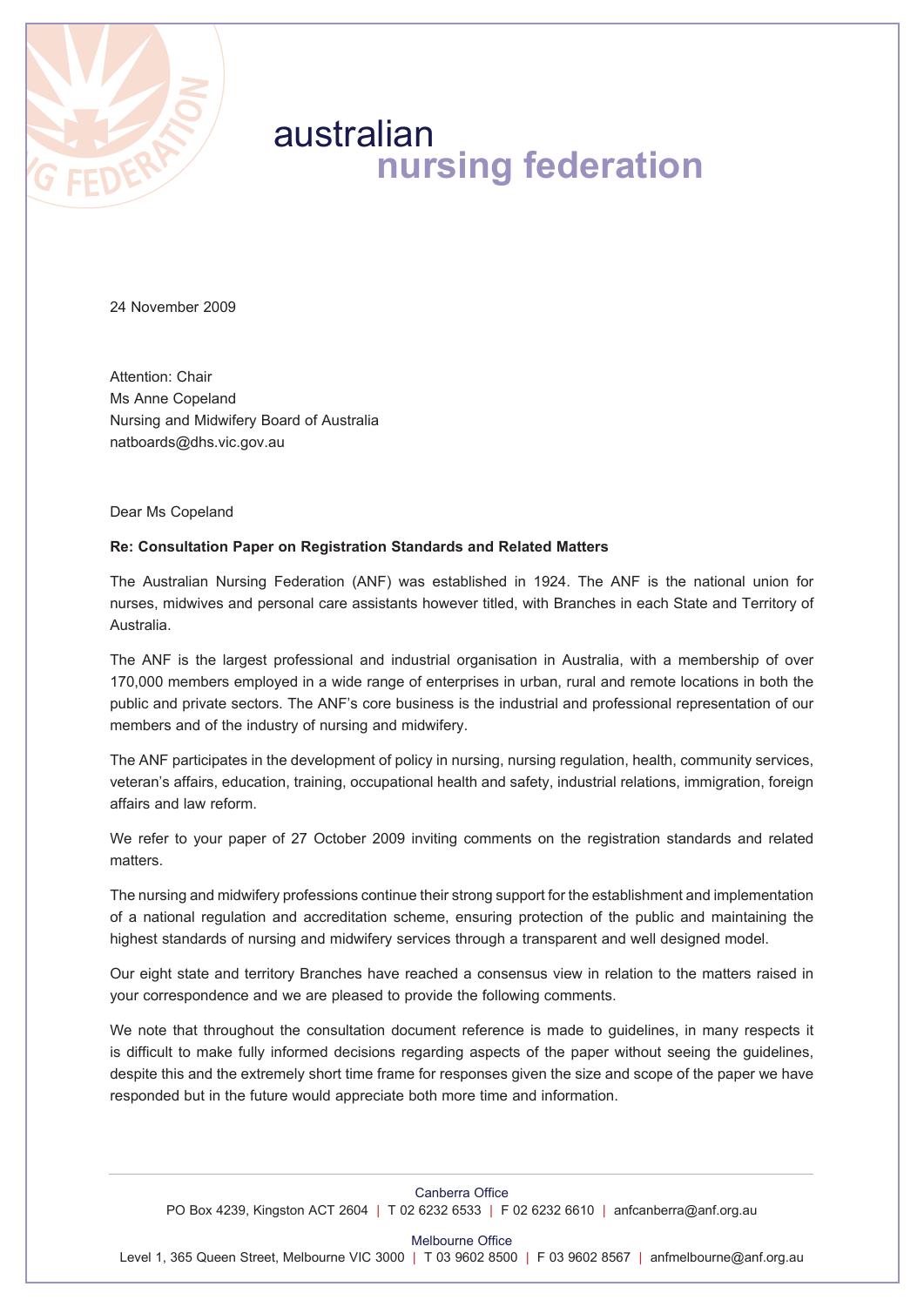# Mandatory registration standards

## 2.1 Criminal History Checks

Currently the requirement for criminal history checks is varied from state to state with a standard requirement nationally in aged care and some other industries such as child care.

The ANF has been concerned for some time that criminal history checks are not the most effective way of determining suitability for employment or registration, we do however want to ensure that any processes required for the purposes of registration are not duplicated for the purposes of employment.

We acknowledge there seems little doubt that criminal history checks will become a mandatory requirement for new registrants and ad hoc for those already registered and as a result there are some checks and balances that should be inserted in to the registration standard to make criminal history checks more acceptable.

- 1. A self declaration for renewing registrants should be sufficient to determine changes to criminal history in the previous 12 months.
- 2. Convictions, pending charges and findings of guilt should be the only types of criminal history to be considered. Non conviction charges such as minor traffic offences or parking fines, must not be considered.
- 3. The charges must be relevant to the practice area.
- 4. Mitigating factors relevant to criminal history must be considered for each individual as part of the determination process, including consideration of convictions and guilty pleas.
- 5. Determinations must be appealable and transparent.
- 6. Each matter should be considered on its merits, however providing guidance on identifying which charge is sufficiently serious to warrant consideration of non registration would be useful.
- 7. Only elements of criminal history information which are relevant to an individual's suitability and capacity for practice should be considered.
- 8. The existence of spent convictions should not be sufficient to warrant non registration.
- 9. For some registrants the ability to make undertakings with respect of their criminal history similar to which already occurs in Queensland should be considered.
- 10. Irrespective of the above the cost of history checking including the use of CrimTrac should be borne by the agency requesting the check. This includes new or renewing registrants.
- 11. There must only be one criminal history check required for all registrants irrespective of which health care sector they are employed that incorporates the following:
	- • working in residential or community aged care
	- • working with children
	- • National Registration Criminal History Check
- 12. The requirement for criminal history checks should not apply to student registrants.

## 2.2 English Language Proficiency

The ANF welcomes the opportunity to discuss our long standing concerns regarding a range of matters in relation to English language proficiency and IELTS requirements.

Currently, when seeking registration, international and occasionally domestic students are required to demonstrate an English language proficiency at particular levels, using various arbitrary mechanisms.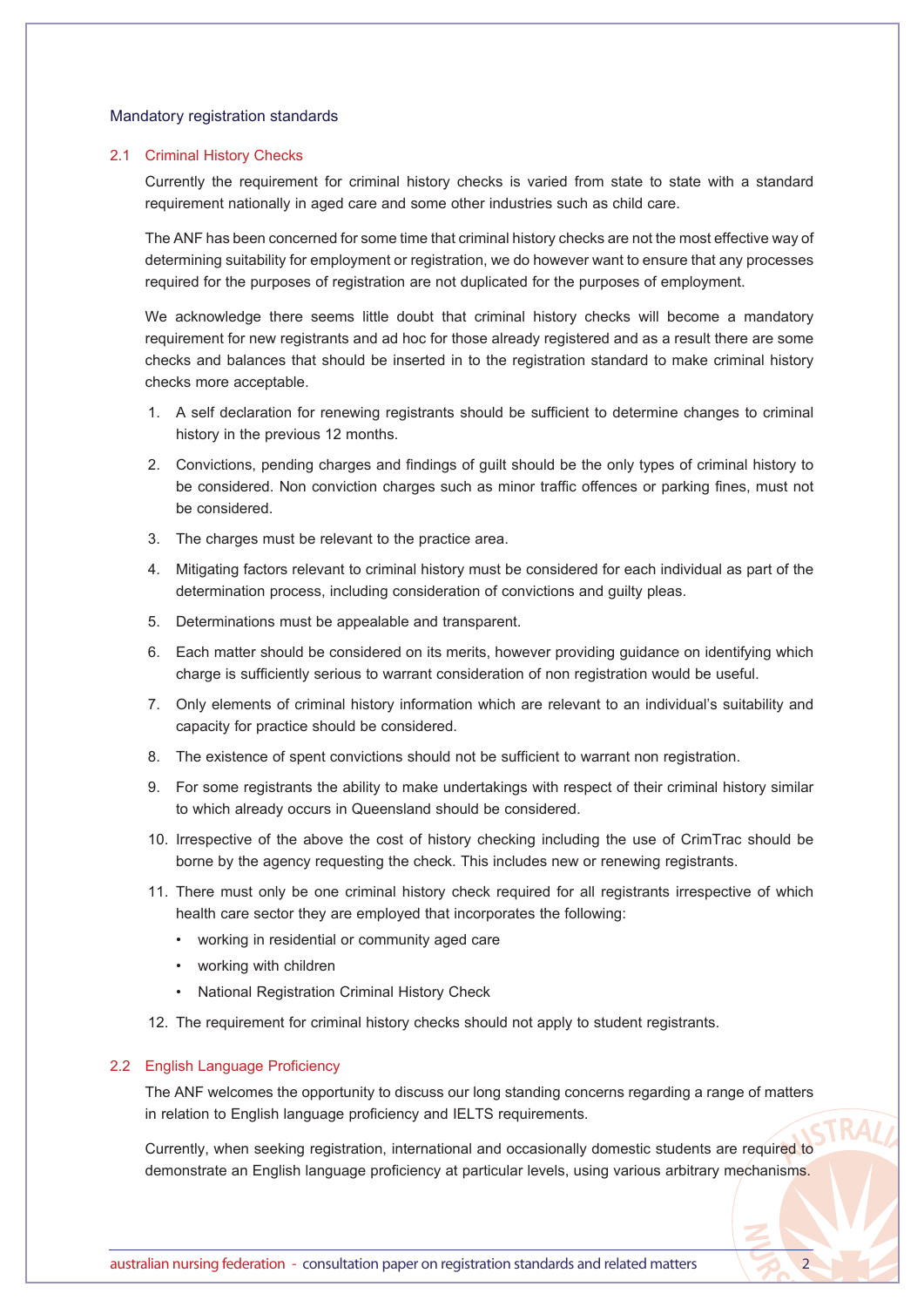The ANF has significant concerns that replicating a similar system to that already in place will perpetuate the current problems associated with testing. Despite the wide recognition of these tests, there is significant discrepancy in the IELTS results.

An example that demonstrates our concern is an applicant may have achieved the required score 18 months ago and continued working in their country of origin during which time their proficiency may decline significantly. Conversely an applicant may have attained the required score 2.5 years ago and spent the entire time working and living in an English speaking environment therefore demonstrating the arbitrary nature of the test.

Notwithstanding the above, accessibility to testing centres is widely recognised to be limited and often confined to metropolitan areas.

Consequently the ANF has formed the view that IELTS should be evaluated in the workplace to determine whether or not it should be used as the primary measure for determining English language proficiency.

We are also of the view that it is important the National Board consider other forms of demonstrated proficiency should it be available.

In addition there currently exists an inconsistency between the achieved score required for entering university, as opposed to entering the Vocational Education and Training (VET) sector for nursing education. The ANF is of the view there must be consistency between entry scores for both of these educational institutions.

With respect to part 1(a) in the exemptions we recommend the list of countries should be removed on the basis the introductory paragraph describes '*where English is the native or first language*' rendering the listing of the countries redundant.

Part 1(b) should be removed as even in periods of limited registration demonstration of English language proficiency by legitimate methods is an important standard to maintain.

# 2.3 Professional Indemnity Insurance

The ANF acknowledges the extent of the national law s284 with respect of professional indemnity insurance and we support the two year exemption for homebirth midwives.

We consider the Board must provide a clear distinction between the employer's vicarious liability obligations under common law (a TORT); the legislative requirement under national law; and situations where the Board specifies certain registrants are required to carry their own Professional Indemnity Insurance.

Insofar as new and renewing registrants are concerned there is an expectation that the registrant must declare that 'appropriate' professional indemnity insurance cover will be in place while they are engaged in professional practice.

This requirement is highly problematic and indeed not at all practicable for most registrants to achieve. Unless the Board is prepared to specify what they deem to be 'appropriate' professional indemnity cover according to risk, we doubt the ordinary registrant will be able to make such an assessment.

We are concerned that for some registrants in ongoing employment situations or casual employment relationships the employer's insurance may not suffice for this purpose.

For existing registrants, working in traditional employment models, who are covered by employers insurance should not be required to provide the Board with evidence of their insurance status. We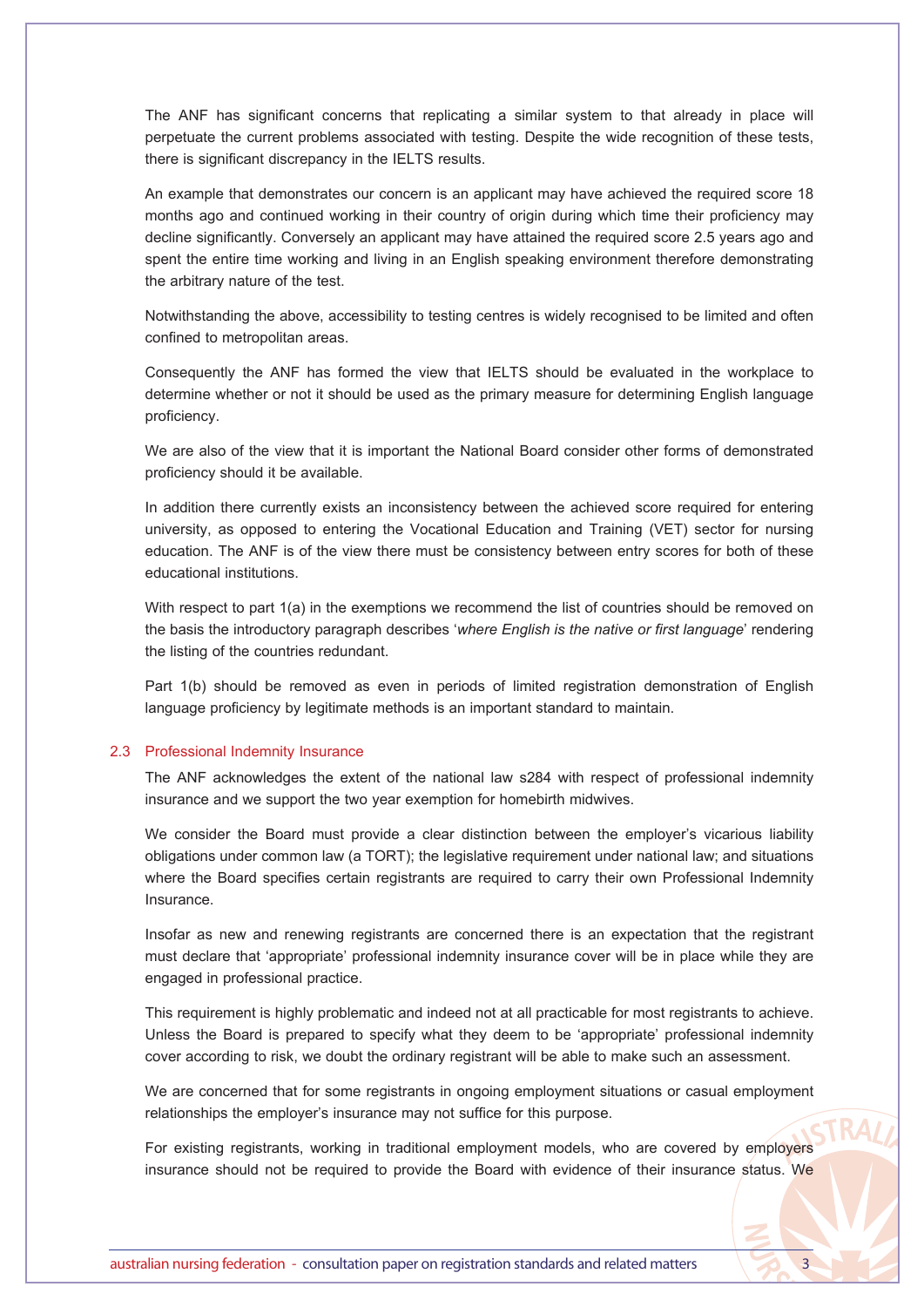support the requirement that for registration renewal it is appropriate to make an annual declaration that professional indemnity insurance arrangements are in place.

Finally, we seek clarification from the Board regarding the requirements for those nurses and midwives self-employed but not covered by the s284 exemption.

With respect to requirements in part 3 we recommend it should be re-worded in the following manner:

*"Nurses and midwives in a genuine employment relationship must be covered by the employers, unions or education..."*

In addition we recommend that parts 5, 6 and 7 in the requirements section are removed.

# 2.4 Continuous professional development (CPD)

The requirement for registered and enrolled nurses and midwives to demonstrate participation in CPD activities is a new addition to their professional practice, albeit nurses and midwives have been and continue to achieve such an outcome in a less formal way. Thus, it is essential the requirement has clear boundaries that are nationally standardised and achievable for all registrants.

Requirement 4 of the standard is too prescriptive. The very small number of complaints and notifications currently made to NMRAs regarding the practice of nurses and midwives relative to the numbers working indicates that nurses and midwives are competent professionals able to assess the requirements for their own continuing competence.

The overly prescriptive documentation requirements of this section need to be removed. Other professions' National Boards require that CPD activities must be relevant to the practitioner's area of practice and have clear learning aims and objectives that meet the individual's requirements. This should provide sufficient expectation and detail for the standard for nurses and midwives.

We would recommend the Board adopts the Australian Nursing and Midwifery Council (ANMC) examples of effective CPD activities contained within the Continuing Competence Framework as a minimum list of acceptable CPD activities.

We note the standard indicates 20 hours of annual CPD which does not include mandatory education. The ANF will only support 20 hours annually on the proviso that mandatory education is included.

Furthermore, we note in the current standard nurses will participate in 20 hours as will midwives, thereby indicating that if a registrant is noted on both registers they will need to complete 40 hours of CPD per year. We seek clarification on this matter. Not withstanding such clarification, we strongly assert that a standard of 40 hours per year is potentially unachievable for a large number of registrants. We are convinced such an additional requirement may adversely impact on registrants who are registered in both nursing and midwifery and who by virtue of the area in which they work (rural and remote for example) are effectively penalised.

Consequently we strongly recommend the standard reflect a more realistic and achievable outcome of 20 hours per annum, including mandatory in service education with additional consideration put in place for registrants that are temporarily absent from practice for periods of up to five years. For example, an absence of up to twelve months – there be no requirement to participate in any CPD activities; for an absence of between twelve (one year) and sixty months (five years) – complete one years quota of CPD activities relevant to the intended scope of practice prior to recommencement of employment, designed to maintain and update clinical skills and knowledge.

Consideration must be given to the Scope of Application and needs to be clear it excludes nonpractising registrants as does the standards of other professions' National Boards. Section 109 (2) of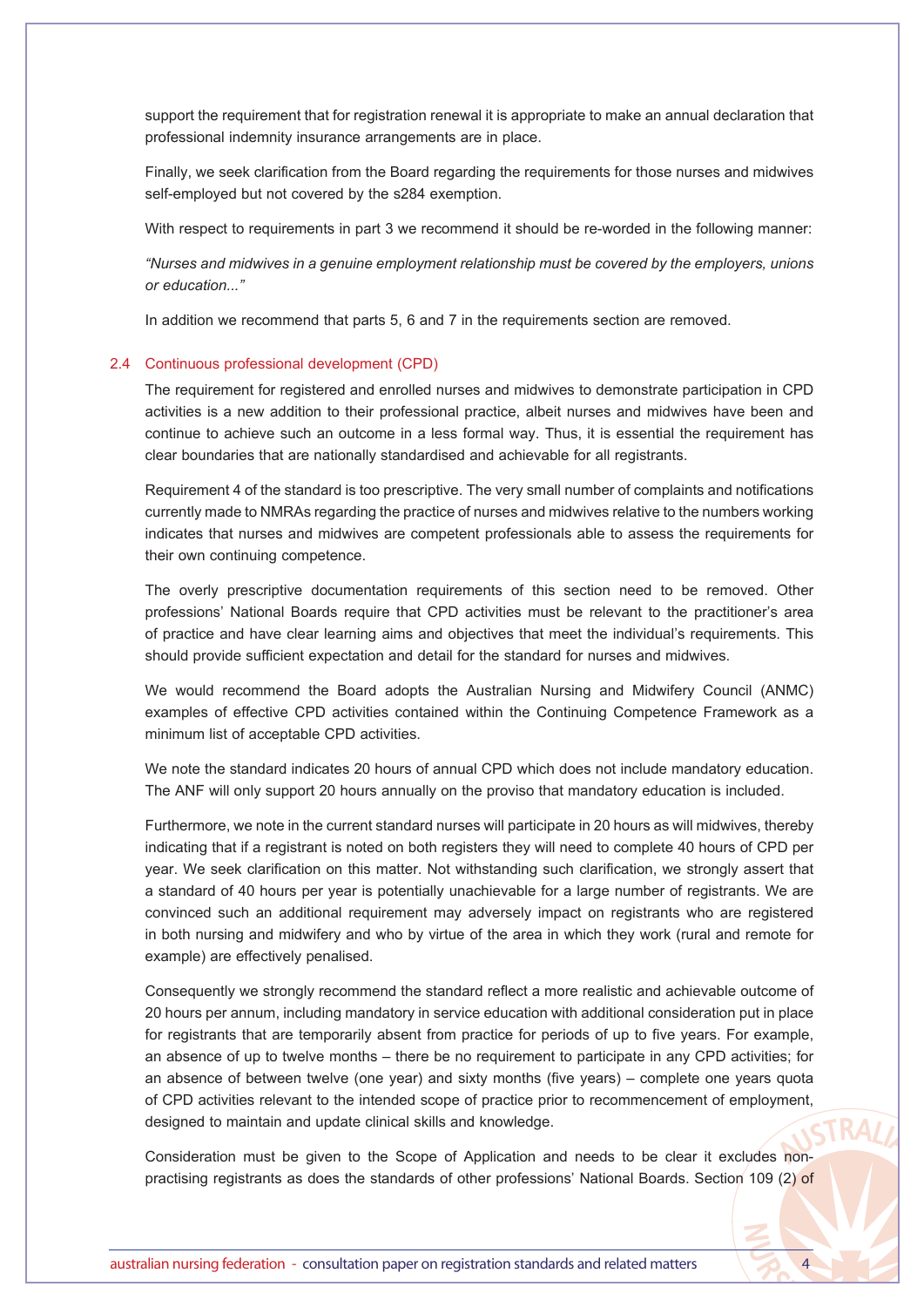the National Law states that *requirements for CPD do not apply to applicants renewing non-practising registration*. This needs to be reflected in the standard for nurses and midwives.

Given the Board's decision to audit registrants with respect of their participation in relevant CPD, we seek clarification from the Board as to the percentage of annual audits the Board intends to carry out as well as the time frames registrants will be given to comply with such request. The ANF recommends the following additions to the standard:

- 1. Registrants must be given six weeks advance notice of the date of the audit.
- 2. Should registrants need to re-submit following initial audit a further three months should be allowed.
- 3. A transition period of at least 12 months is allowed post 1 July 2010, particularly for registrants in those jurisdictions in which audit procedures are a not currently in place.

We also recommend that part 5 is removed from the standard.

## 2.5 Recency of Practice

We note the recency of practice requirement of five years for renewing registrants and two years from graduation for new registrants is an improvement on previous proposals.

However, the ANF continues to support that a defined time frame is at odds with demonstration of continuing competence at any point during a professionals working life.

S 38 (1) (e) of the National Law provides for National Boards to develop standards relating to recency of practice. The Law provides for the standards to have regard to the *nature, extent, period and recency of practice*. However, *recency* is the only element reflected in the NMBA's proposed standard.

Recency of practice standards proposed by other National Boards have less arbitrary requirements than that proposed for nurses and midwives but provide for the Boards to give due consideration to all elements related to previous practice as outlined above. For example the MBA's standards proposes differing requirements for those registrants with less than or greater than two years' experience.

The NMBA's standard should provide for consideration of these elements of practice in accordance with the provisions of the National Law.

The ANF does not support the requirement for all nurses and midwives who are returning to practice after a break of more than five years to complete a re-entry to practice program. This should be recommended as a requirement only once it has been assessed as necessary following consideration of the nature, extent, period and recency of an individual's previous practice. In addition, where re-entry to practice programs is required, they must be widely available both in terms of availability and affordability.

The Scope of Application of the standard needs to be clear that it excludes non-practising registrants as do the standards of other professions' National Boards. Section 109 (2) of the National Law states that *requirements for recency of practice do not apply to applicants renewing non-practising registration*. This needs to be reflected in the standard for nurses and midwives.

### Proposals for Board-specific standards.

### 3.1 Requirements for nurse practitioners; and 3.2 Requirements for midwife practitioners

We concur with the standard as set out in the consultation paper. However, we seek clarification regarding the definitions of 'advanced nursing practice in a clinical leadership role' and in particular if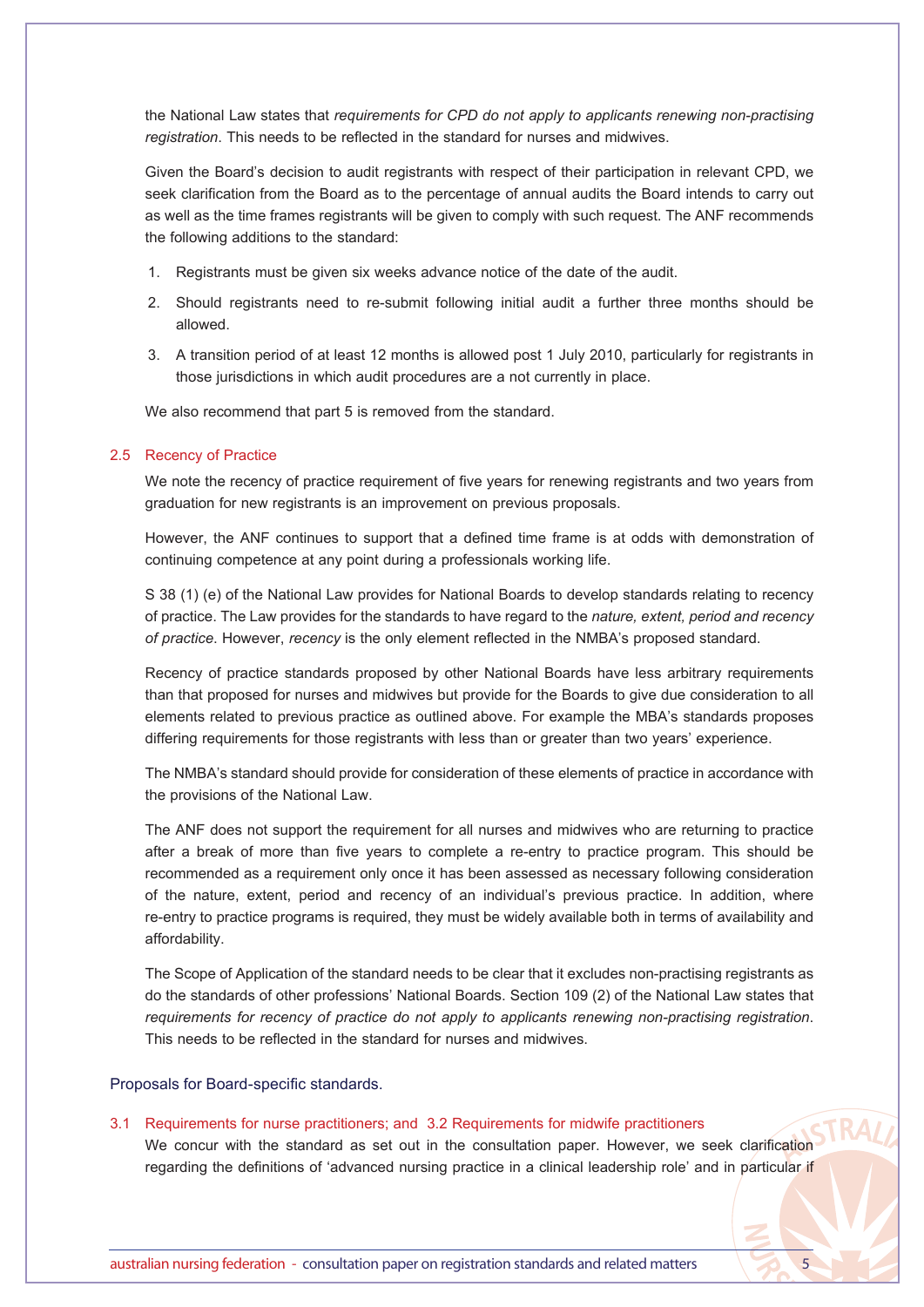the standard is intended to include an hour's based system. Notwithstanding our point of clarification we believe that hours based systems are not indicative of meeting the requirements for advanced clinical practice at a leadership level in all circumstances.

Specifically in relation to 3.2 we recommend the *addition of a new point:*

*(d) "competency in the competency standards for midwife practitioners as defined and developed in accordance with the Australian Nursing and Midwifery Council – National Competency Standards for the Midwife Practitioner in collaboration with relevant stakeholders in the profession.*

## 3.3 Assessment against the Procedures for Development of Registration Standards

The ANF agrees the proposed standard generally meets the objectives and guiding principles of the proposed legislation. However, the recent amendment to the Health Legislation Amendment (Midwives and Nurse Practitioners) 2009 proposes that nurses and midwives must work in collaborative arrangements with medical practitioners is unnecessarily restrictive and prohibitive if not defined in the regulations.

The definition needs to accommodate all practice settings and should be reworded in the following manner:

*So far as the eligible midwife or eligible nurse practitioner renders a service in a collaborative arrangement or collaborative arrangements of a kind or kind specified in the regulation, with one or more medical practitioners or one or more health services of a kind or kinds specified in the regulations.*

The requirements will also need to ensure that access to PBS is available to those employed in the public sector and the recent suggested amendment risks decreasing access to health services and affordability of health care.

# 4.1 Endorsements

The ANF support the proposals for endorsement for immunisation, remote area nursing, sexual and reproductive health scheduled medicines for registered nurses and midwives, however we would recommend adding endorsements for mental health nurses and maternal and child health nurses.

The proposal not to endorse ENs but to place restrictions on the practice of those ENs who are not endorsed is problematic. In at least one State this restriction will lead to very probable adverse industrial outcomes for the non endorsed EN. While it is true that it has become an entry to practice standard for ENs, conditions on practice can be difficult for ENs (or any nurse or midwife) in gaining or continuing employment. This proposal risks disenfranchising a great number of currently practising enrolled nurses. There also appears to be no precedent for this proposal. Hospital trained RNs did not have conditions placed on their registration when education moved to the tertiary sector for example. Possible benefits of this proposal are not apparent.

In addition, a nationally consistent level of medication administration by ENs must firstly be determined and accreditation standards which reflect a nationally consistent minimum entry to practice level developed.

# 4.2 Area of practice

In respect of mental health nurses the ANF object as a matter of principle to the proposed decision without consultation not to deal with the issue of endorsement for that class of worker. In addition the ANF has a position in opposition to credentialing. Given the foregoing we seek further dialogue with the National Board on this matter.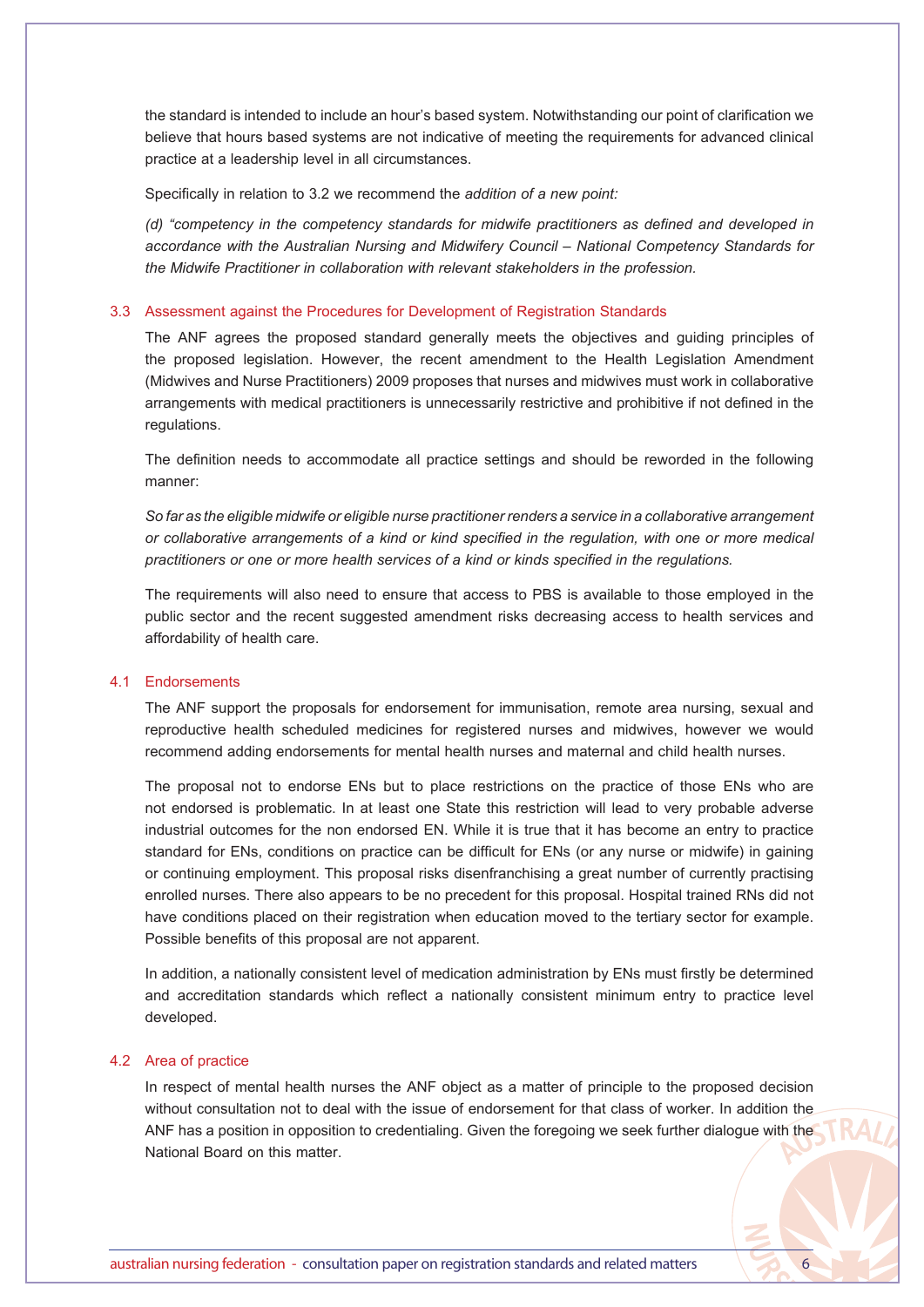In addition the ANF recommend that mothercraft nurses be added to the enrolled nurse (EN) Register (possibly with restrictions to practice in certain areas of practice).

# 4.3 Acupuncture

We have concerns in relation to registrants on the register in Victoria that are already endorsed as acupuncturists who may lose their entitlement to endorsement under the new Standard. We are concerned that under the principle of mutual recognition, a registered professional has the right to be registered upon application in any Australasian jurisdiction to practice in a like profession. Some registered nurses (Div 1) will lose their endorsement to practice acupuncture as part of their nursing and/or midwifery practice.

## Consultation paper on draft accreditation standards for nursing and midwifery

## General comments on package as a whole

With respect to the above standard we concur the proposed standard is largely consistent with the COAG guiding principles. However until a decision is made regarding the independent accreditation authority for nursing and midwifery it is impossible to comment any further.

The ANF does think however it is important to reflect in the standards contemporary international benchmarks which currently are not articulated. Therefore we believe it is in the professions best interest to include the following:

- a. nursing and midwifery education providers who design curricula and deliver programs should take into account workforce planning flows and national and international health-care policies;
- b. the extent to which nursing and midwifery education providers enable the development of clinical reasoning, problem solving and critical thinking;
- c. the extent to which nursing and midwifery education providers are required to develop partnerships with other healthcare disciplines;
- d. that nursing and midwifery education providers should have student retention systems in place; and
- e. nursing and midwifery education providers should uphold global standards related to student type and intake as follows:
	- admit students with backgrounds in basic science and mathematics who can demonstrate skills in the language of instruction and in dealing with clients;
	- nursing or midwifery schools admit students who have the ability to meet the requirements of the programme;
	- nursing and midwifery schools admit students who meet the institutions health and any other requirements as well as any national requirements for the selection; and
	- nursing and midwifery schools admit students who demonstrate the will to serve in health and the ability to be independent learners.

The ANF supports the work being undertaken at a global level *"towards university-level education for all professional nurses and midwives"*; and the principle of the global standards for the initial education of professional nurses and midwives that "*an inter-professional approach to education and practice is critical"*.

Nurses and midwives are recognised as professionals in their own right largely due to their undergraduate and postgraduate education at universities. The mechanism for engaging in *"an inter-professional approach to education"* can best be facilitated in the university sector in which other health professionals are educated.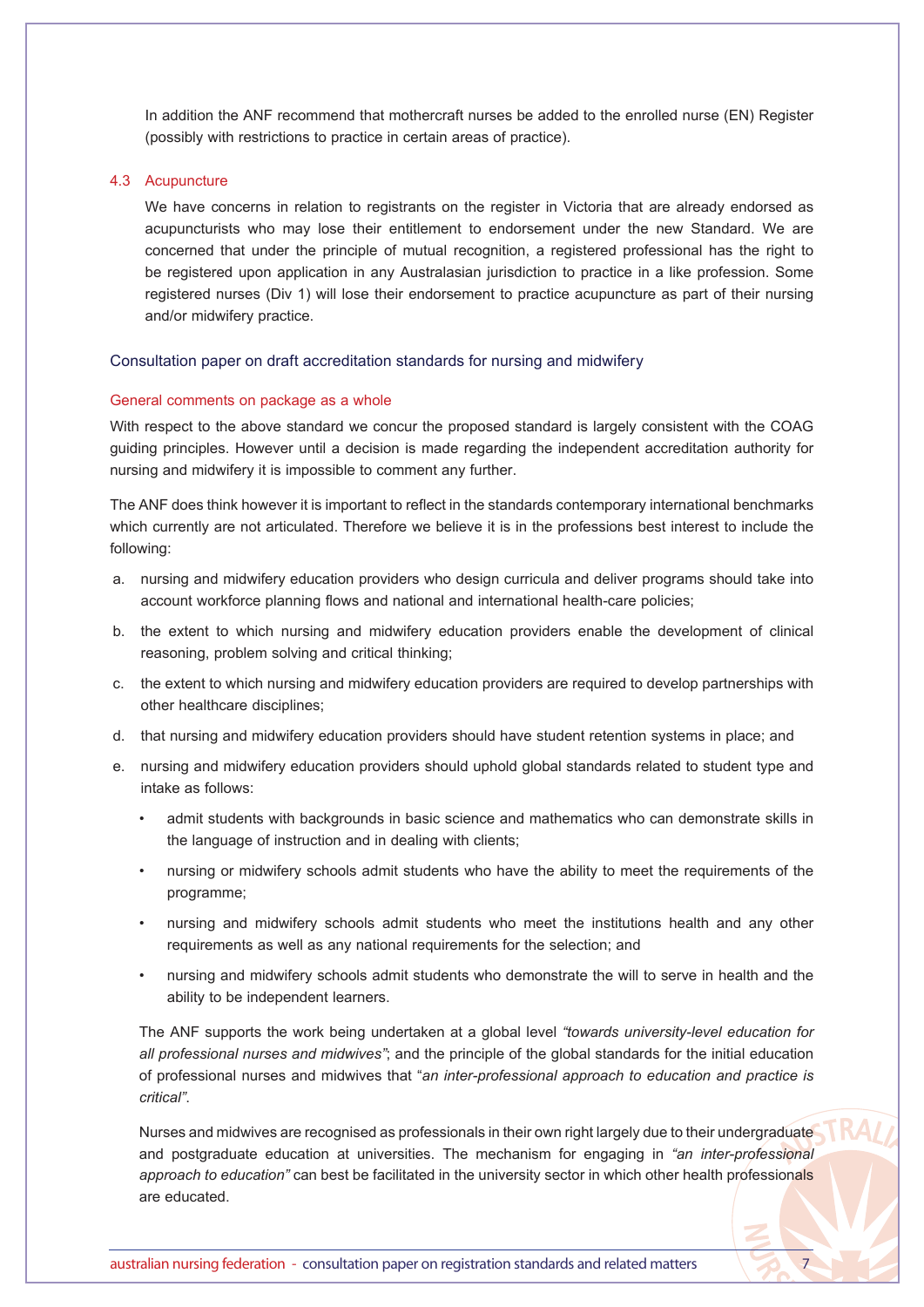The ANF therefore support the proposed accreditation framework and its standards which mandate university education as the minimum for registered nurses and midwives in accordance with international expectations and trends, and with majority of practice within Australia. This level of education prepares nurses and midwives to assume responsibilities, exercise critical thinking skills and to be prepared to undertake lifelong learning and the educational contexts most appropriate to achieving those aims.

## National accreditation framework (A1)

The ANF supports the national framework and the purpose statements and principles, however, a more succinct version would be desirable. The framework will need to be amended to reflect the implementation of a national regulatory system for RNs, ENs, midwives and nurse practitioners.

We have some concern regarding how all components will be achieved under the national arrangements – most particularly "site visits to education providers". This will need to be explained by the NMBA and the national accreditation authority.

The ANF supports the logic and organisation of the nine discrete standards that are common to each of the four draft accreditation standards – for registered nurses, nurse practitioners, midwives and enrolled nurses. Apart from the specific areas previously outlined, the standards generally address the required areas for nursing and midwifery education in Australia to produce competent and safe beginning practitioners and largely meet global benchmarks.

However, there are some inconsistencies and some matters that need to be addressed.

The definition of *professional experience placement* common to all standards needs to be clear that, whichever environment an individual student may be in, the *professional experience placement* involves the practice of nursing.

The standards' preambles state that the nine standards developed to provide specific indicators for assessment of a course for accreditation are common to all. However, the domain "curriculum" becomes "course" for in the standard for enrolled nurses even though it is referred to as the same common standard in the explanatory notes. Although, the national standard is a training package qualification, predominantly delivered in the VET sector, education providers would be required to develop a curriculum for delivery against the qualification's competency units. This is indicative of some further inconsistencies, which are outlined below.

It is unclear why some elements and areas are singled out in some standards but not all, for example, *medication management* and the concept of '*pharmacology competence*'. These concepts are both discussed in the RN standards; pharmacology competence is discussed in both RN and NP standards but medication administration is not discussed at all in the enrolled nurse standards. This is despite the NMBA's acknowledgement that medication administration by ENs is now a requirement for entry to practice.

Standards and procedures for assessment of those standards, for the education of nurses and midwives to administer medication need to be developed. These standards need to be consistent and demanding the same of students (e.g. 100% accuracy in drug calculations) while remaining appropriate to the commencing scope of practice of the nurse or midwife.

Standards and procedures for assessment of those standards, for the education of NPs and midwives to supply and prescribe medications also need to be developed consistent with their roles and areas of practice.

It is unclear why the standards for ENs single out requirements for *mental health* and *chronic disease self-management* but no other area. All nurses, registered and enrolled, should be prepared for practice in a contemporary and changing environment providing care to individuals and groups across the life span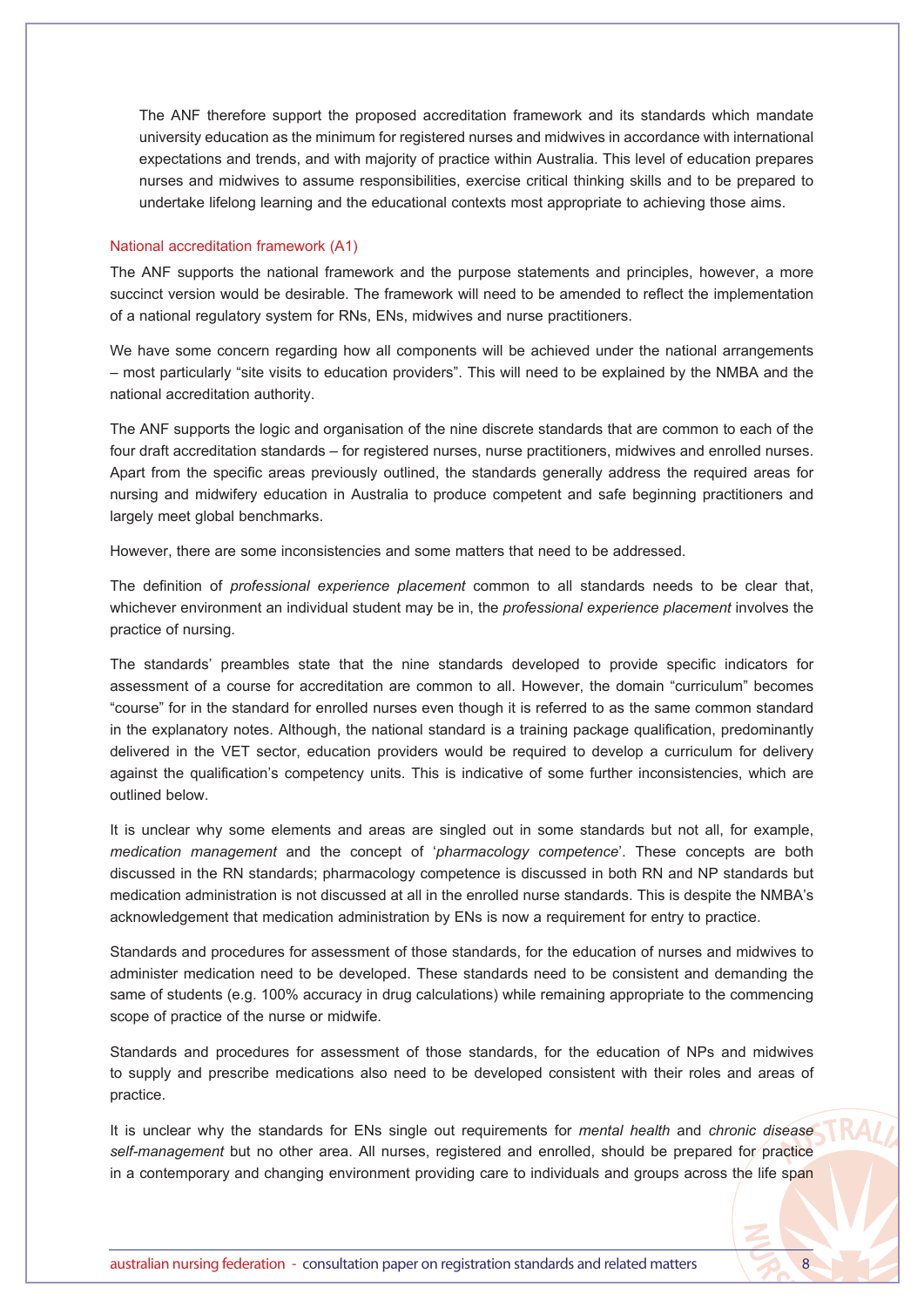and the continuum of health. This care should be appropriate to their commencing scopes of practice as determined by the respective competency standards.

The standards for ENs need further development so that they reflect the competency standards for ENs more accurately. This is particularly pertinent given that the standards propose a diploma qualification as the minimum entry requirement for ENs. Currently the standards, most particularly standard five, do not reflect a diploma level qualification.

We also see the need for inclusion of industrial/professional organisations on committees or authorities, however, structured to review accreditation processes given that those organisations have a particular contribution based on their experience and knowledge.

### Accreditation standard-registered nurse

Generally supported, however, some language needs amendment under criterion 4 in standard 5 where *planning and implementing a consumer's health need* are discussed.

Other matters have been discussed above.

# Accreditation standard-enrolled nurse

Generally supported, with the comments above and the following additional comments noted.

The RN standard requires that elective units must be complementary to *nursing* but the EN standard requires electives to be complementary to *health* – the reason for this differentiation is unclear.

The standards describe the VET sector as the only providers of EN education where the training package qualification must be used. In NSW there is an approved exit point from a university's accredited Bachelor of Nursing program which leads to eligibility for enrolment. It is unclear how this type of program will be accommodated in the future.

As discussed above, the standards should require courses to address foundation, professional and contemporary knowledge and skills at a level appropriate for enrolled nursing.

The standards discuss the need for transition to diploma as a minimum requirement for entry to practice. The discussion bases this need on recognition that only one jurisdiction does not have diploma as minimum entry level. This is not currently accurate. Victoria, New South Wales and Northern Territory continue to accept Certificate IV as the minimum requirement for eligibility for initial enrolment. The ANF recommends that the Certificate IV remain the minimum requirement for a time limited period of five years to allow those aforementioned states to move to a diploma qualification and for the Board to properly address the issue of the regulation of current Certificate III and IV workers in hospitals, residential and community health services who are currently required to deliver nursing care. There is most obviously a role for workers at the Certificate IV level delivering nursing care and to simply move the entry level of a EN to diploma and try to pretend all else is NOT nursing is to deny reality and abandon the Boards role of protection of the public through nursing standards.

If the NMBA, and the accreditation authority however structured, decide that enrolled nurse education will move to diploma as the minimum requirement, they must ensure adequate time for the transition for those standards still accepting Certificate IV.

# Accreditation standard-nurse practitioner

Generally supported. It is unclear why standard 5 has as a mandatory requirement reference to elements for pre-registration courses. NPs are already registered nurses; requirements should reflect elements at an advanced level.

australian nursing federation - consultation paper on registration standards and related matters 9